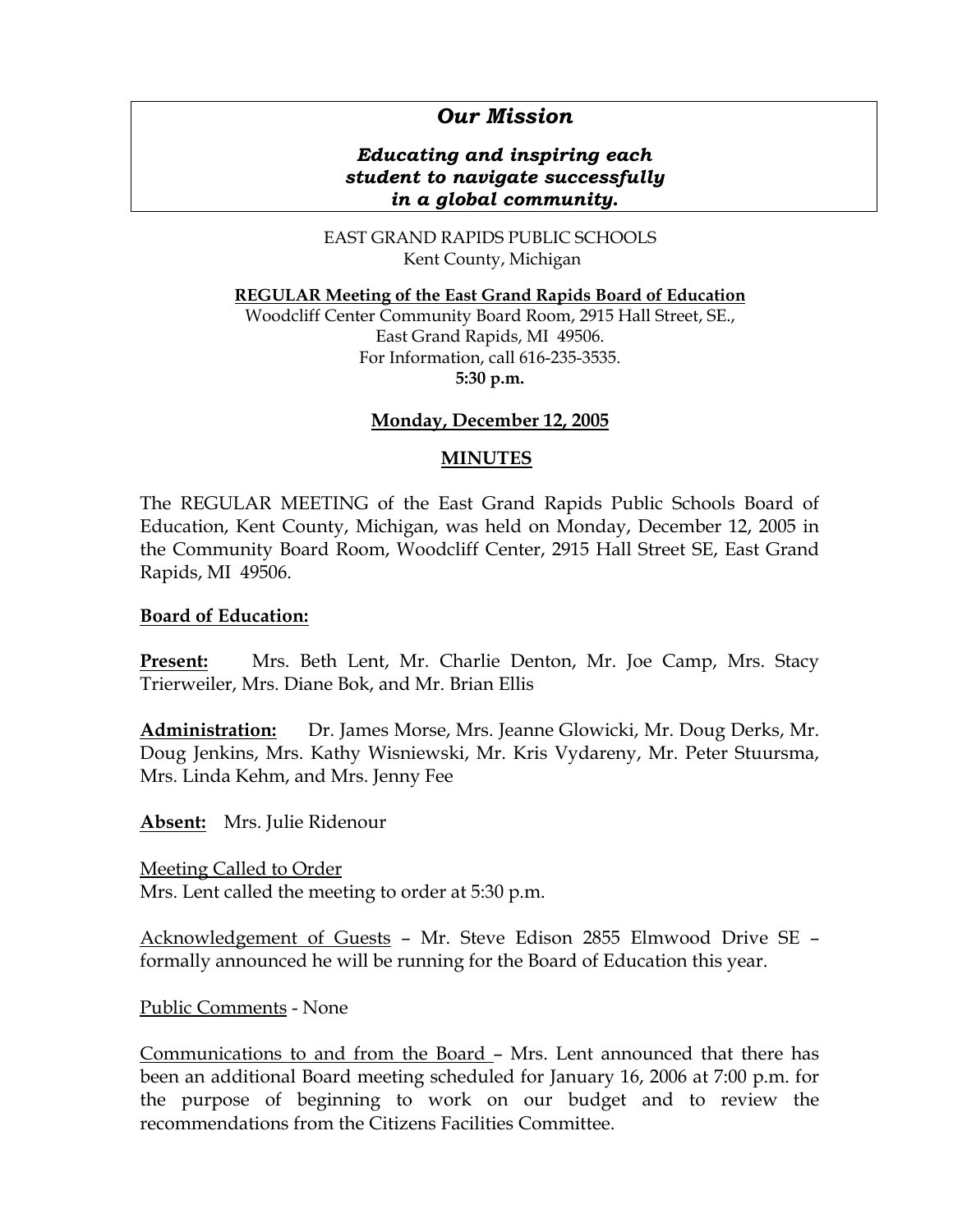REGULAR BOARD MEETING December 12, 2005 Page 2

## High School Student Council President's Report - Mr. John Abraham

Mr. Abraham stated that the annual food drive continues this week with final collection on Friday (12/16) with delivery to recipients on Saturday (12/17). The Student Council also donated \$500 to buy books for single parents with young children.

#### *Presentation:*

# Citizens Facilities Committee Report – Dr. James Morse

Dr. Morse gave a brief overview of the Committee and it's work and introduced Mr. Derks. Mr. Derks introduced Mr. Ralph Moxley, Mr. Fred Gore, Mr. Mark Wrona, Mr. Jim Haskins and Ms. Julia Goetzka all from URS. Mr. Moxley gave a brief outline of the steps taken to determine needs in the district. Dr. Brian Phillips, Mrs. Sherry Blair and Mrs. Dawn Wise, all members of the Citizens Facilities Committee, presented the findings of the committee. Mr. Derks spoke regarding the millage rates for the bonds. There was discussion and questions from the Board.

## Math Curriculum Update – Mrs. Jeanne Glowicki

Mrs. Glowicki presented an update of the Y5-12 Math Curriculum Committee. She stated that this is a very exciting committee and thanked Mrs. Trierweiler for her work with the committee.

#### Student Laptop Program Update – Mr. Doug Jenkins

Mr. Jenkins brought the Board up to date on the Student Laptop Program. The pilot will roll out second semester with 30 students from the Middle School and 30 students from the High School.

## *Action Items - Consent Agenda:*

| Background: | In order to save time during the meeting, we are using a |
|-------------|----------------------------------------------------------|
|             | Consent Agenda. Items in the Consent Agenda include      |
|             | those that are routine or have been previously discussed |
|             | by the Board of Education. Any Board Member may          |
|             | request to have any item removed for a separate          |
|             | discussion and vote.                                     |
|             |                                                          |

 Recommendation: Motion to approve the Consent Agenda Numbers \_ 9\_ through 14.

Approval of Minutes of REGULAR MEETING of 11/28/05 (Enclosure #9)

Approval of November Payment of Bills (Enclosure #10)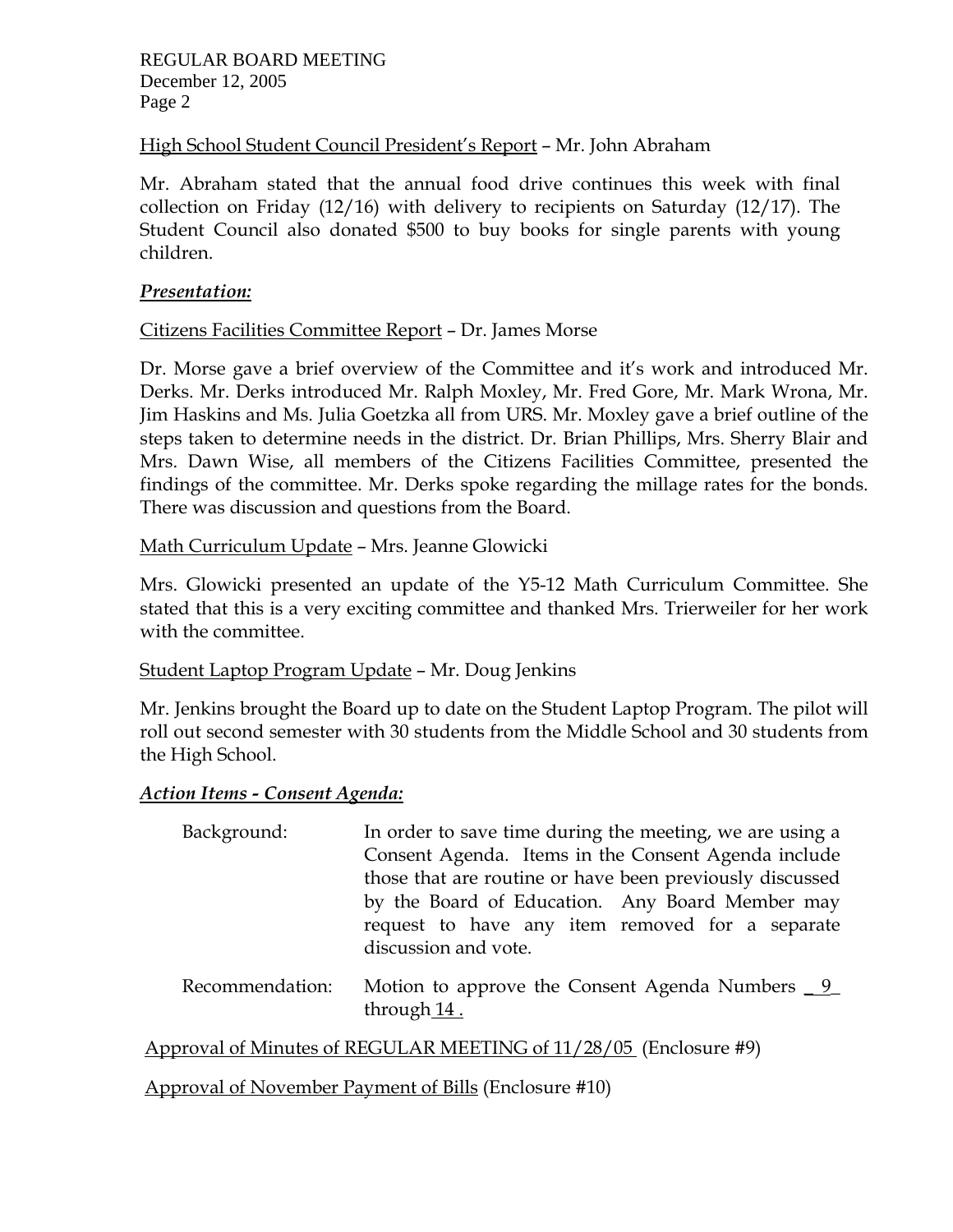REGULAR BOARD MEETING December 12, 2005 Page 3

- Second Reading and Approval of Revised Policy #1020 (Election of Board Members and School Elections)
	- Background: The Board has a first reading of revised Policy #1020 (Election of Board Members and School Elections) at the Board of Education meeting on November 28, 2005. (Enclosure #11)
	- Recommendation: Motion to approve the revised Board Policy #1020 as recommended by the Board Policy Committee and the Superintendent.
- Second Reading and Approval of Revised Policy #7810 (School Ceremonies and Observances)
	- Background: The Board has a first reading of revised Policy #7810 (School Ceremonies and Observances) at the Board of Education meeting on November 28, 2005. (Enclosure #12)
	- Recommendation: Motion to approve the revised Board Policy #7810 as recommended by the Board Policy Committee and the Superintendent.

Second Reading and Approval of Revised Policy #5357 (Family and Medical Leave)

- Background: The Board has a first reading of revised Policy #5357 (Family and Medical Leave) at the Board of Education meeting on November 28, 2005. (Enclosure #13)
- Recommendation: Motion to approve the revised Board Policy #5357 as recommended by the Board Policy Committee and the Superintendent.

Second Reading and Approval of Board Policy #7058 (Reproductive Health Education)

- Background: The Board has a first reading of Policy #7058 (Reproductive Health Education) at the Board of Education meeting on November 28, 2005. (Enclosure #14)
- Recommendation: Motion to approve the revised Board Policy #7058 as recommended by the Board Policy Committee and the Superintendent.

Ms. Trierweiler moved to approve Consent Agenda Items #9-14. Mrs. Bok seconded the motion. Motion passed 6-0.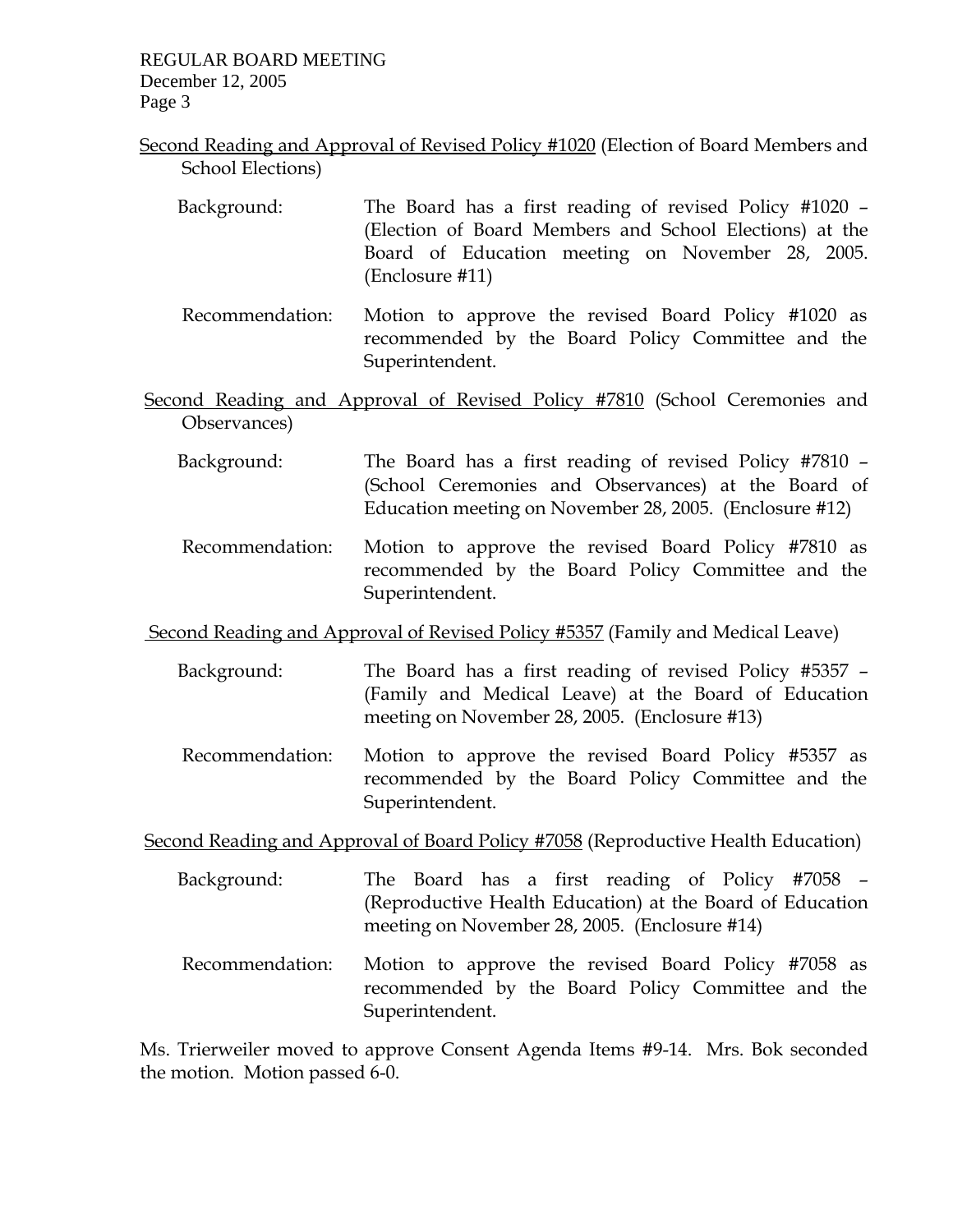#### *Other Action Items:*

## Acceptance of Grants from the East Grand Rapids Schools Foundation

The East Grand Rapids Schools Foundation awarded the fall Mini Grants and Grants at the November 2005 Foundation meeting. (Enclosure #15)

Mr. Camp moved to accept the grants as reviewed by Mr. Ted Gedra of the Foundation and listed in Enclosure #15 totaling \$29,800.90 and to thank the East Grand Rapids Schools Foundation for its support of the East Grand Rapids Public Schools. Mr. Denton seconded the motion. Motion passed 6-0.

## Energy Contract Recommendation

As part of the Finance Goal in the Strategic Plan, the Finance Committee has evaluated ways to reduce energy costs. Energy Education, Inc. is proposing a program that will reduce energy consumption and can save the district in excess of \$1 million over a 7-year period with no financial risk. (Enclosure #16)

Mr. Camp moved to recommend the Administration be authorized to enter into a contract with Energy Education, Inc. for energy management services as proposed. Mrs. Trierweiler seconded the motion. Motion passed 6-0.

## Administrative Reports

## Superintendent

Lansing Legislative Meeting Report

Dr. Morse gave a brief report of the Legislative Meeting held last week in Lansing. This was a very productive meeting for all involved and it appears the Legislators are very supportive of our efforts and the health insurance pool.

## Assistant Supt. for Business

Financial Update (Enclosure #18)

Mr. Derks reviewed our current financial situation and pointed out a couple of items indicating the lack of funding from the State of Michigan. He also mentioned that we are tracking quite well in most categories.

## Assistant Supt. for Instruction

Staff Development Update

Mrs. Glowicki passed out copies of the Staff Development Brochure. She reviewed the brochure and gave various comments from teachers on their excitement for this week in February.